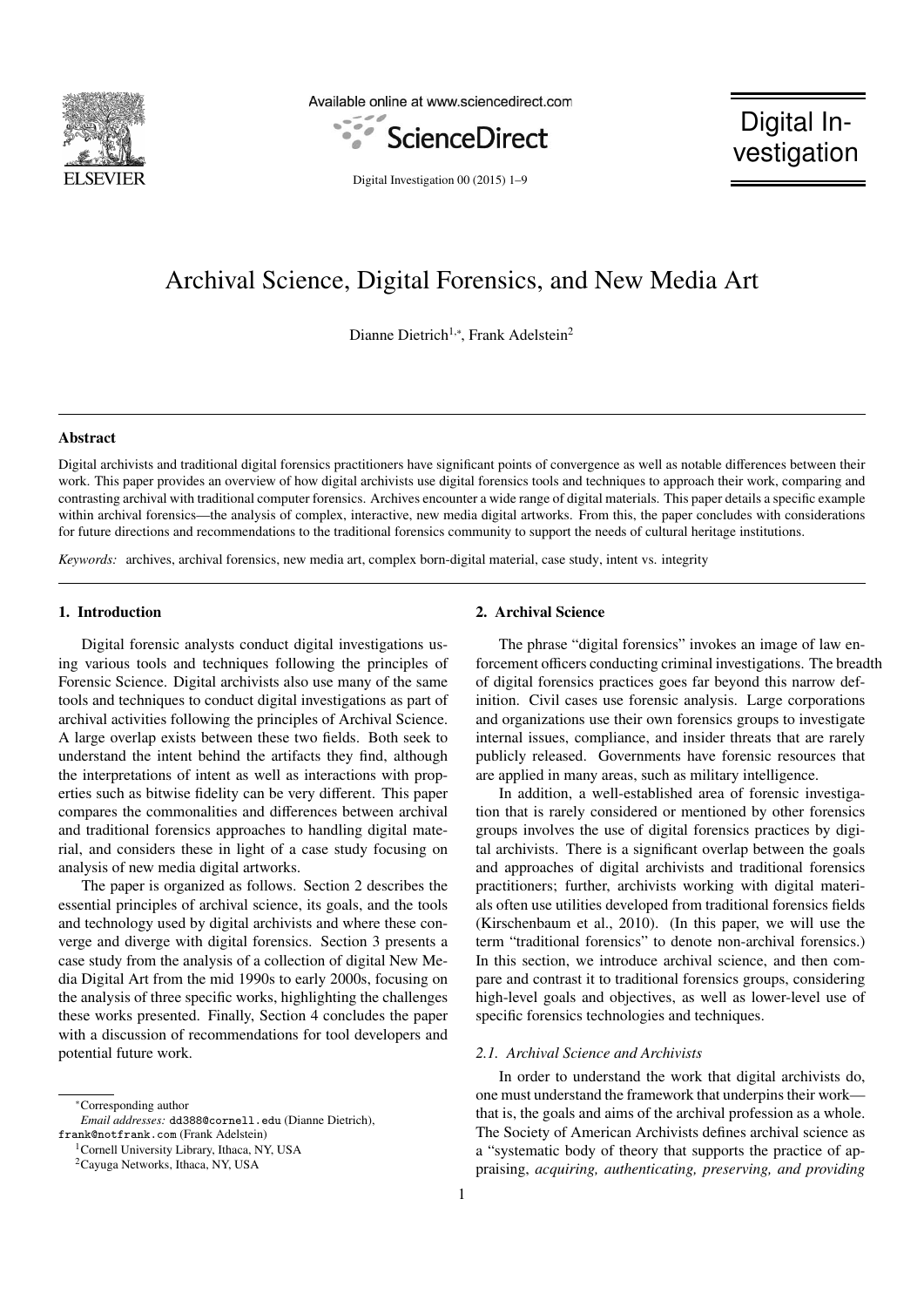*access* [emphasis added] to recorded materials" (Pearce-Moses, 2005). This has many similarities to McKemmish's definition of *forensic computing* as the "process of identifying, preserving, analyzing and presenting digital evidence" (McKemmish, 1999). The above definition of archival science serves to support the creation and curation of archives. Archives generally contain primary source documentary materials, or records, that have been "preserved because of the enduring value contained in the information they contain or as evidence of the functions and responsibilities of their creator (Pearce-Moses, 2005)." Types of archives range widely and include university archives, government archives, corporate archives, and others. Not all archives house records only: some archives also collect rare materials (e.g., first editions of important novels or political ephemera) that are of interest to the institution or its user community. In general, though, archival practice draws from the core principles of archival science.

## *2.2. Archival Science Goals and Objectives*

Archivists provide access to trustworthy records, irrespective of their original format. Trustworthiness depends on a number of factors, including reliability and authenticity. In considering how archivists draw from forensic practice to approach handling digital material, we highlight two key characteristics of archival materials, as identified by the International Council on Archives.

- Records must have *integrity*, meaning they are complete and free from corruption. And,
- Records must be *usable*, stored in a way that allows others to retrieve, examine, and analyze them.<sup>3</sup>

Ensuring the *integrity* of digital materials means that archivists must have the appropriate tools and policies to prove that digital material has not been corrupted or inadvertently altered, either through decay or transfer to other storage environments or repositories.

Like all materials, the physical media containing the digital material is subject to decay. For example, manufacturers of so-called archival CD-Rs purport that this media can last up to 100 years, but the true lifespan of the media can be dependent on a variety of factors (Iraci, 2005) and research on optical media longevity is still ongoing (Library of Congress and National Institute of Standards and Technology, 2007). Unlike physical material, exact copies of digital materials can be produced (e.g., backups of files). Unless archivists take care when copying digital material, this process has the potential to introduce subtle changes that might go undetected, such as altering metadata (e.g., timestamps) or altering the data itself (e.g., inadvertently copying a file into a lossy format or failing to copy both forks of a file on an HFS file system). Archivists often try to avoid actions that change the material in any way, but if this is not possible (e.g., a degrading VHS tape needs to be

digitized, or a rare book needs to be rebound), it is important to fully document what conservation actions were done in case these changes have implications for future users of the material.

In order to properly manage digital materials, archivists must define metadata that sufficiently describes the creation and context of complex digital material and the digital material itself. Long-term preservation ensures the ongoing accessibility and usability of records by users. In the following sections, we describe how archivists maintain record integrity and accessibility, highlighting where these activities and goals parallel those of and diverge from those of digital forensic investigators.

## *2.2.1. Ensuring Integrity of Materials*

Archivists need to ensure that digital material has integrity, meaning it has not been inadvertently altered or changed in any way from acquisition through preservation actions, including transfer to and from storage environments and repositories. The following describes how archivists ensure material integrity at various stages in processing, with comparisons to similar activities in traditional forensics.

Integrity is closely related to, though not the same as, the archival concept of authenticity: the International Research on Permanent Authentic Records in Electronic Systems (InterPARES) project defines an authentic record as "a record that is what it purports to be and is free from tampering or corruption" (Mac-Neil et al., 2001). The topic of authenticating data—for example, verifying an email has been sent by the person identified in the header—is out of scope for this paper. It was not needed in the work described in our examples because the artworks were either provided by the original artists or purchased from vendors who supplied credible provenance information.

Ensuring that records have not been inadvertently altered or corrupted begins with *accessioning* (Pearce-Moses, 2005), the process by which the archives assumes control and responsibility for materials, and acquisition, and continues through all subsequent processing steps. Archivists keep records regarding the details of the acquisition process. During acquisition, as well as afterwards, archivists must ensure that no inadvertent changes have been made to digital material or its respective metadata. Best practice suggests using physical write-blockers as standard practice for transferring material from one storage media to another, in order to prevent changing the original media, and storing hashes for digital materials (Lee et al., 2013; Erway, 2012).

In traditional forensics, maintaining data integrity is essential. The process begins on the scene. Data can be physically taken to the lab or imaged on-site. In either case, investigators gather metadata, such as time, location, device properties (e.g., disk type, capacity, etc.) and who performed the actions. They may also take pictures of the physical installation, wiring, power cords, connections, and other aspects of the scene. Data is placed in a tamper evident bag and taken to a forensics lab (Casey, 2000).

When the data is imaged, typically the imaging software produces one or more cryptographically secure hashes. These hashes are then recorded and stored along with the data. Investigators use hashes to support the argument that the data has not

<sup>3</sup>http://www.ica.org/125/about-records-archives-and-theprofession/discover-archives-and-our-profession.html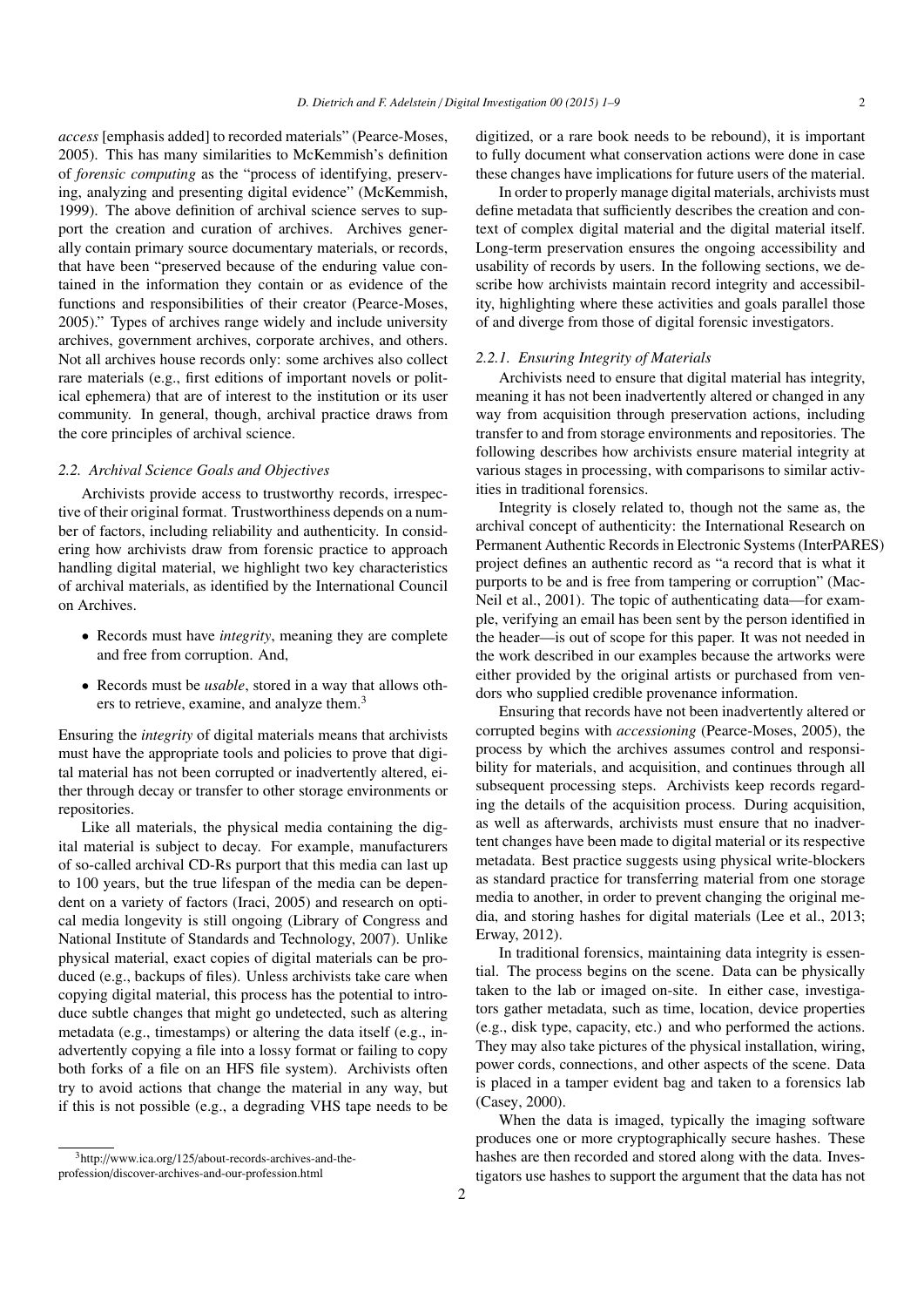changed from the time it was imaged or acquired. The evidence is stored in a locked, secured location, and investigators maintain a record of every time the evidence is removed or replaced in the storage facility. While out, it is under the direct supervision of whoever signed it out, maintaining the Chain of Custody (Brezinski and Killalea, 2002) of evidence and copies. Traditional forensic investigators use standardized policies on acquiring, handling, and analyzing evidence to preserve integrity. This parallels the work of archivists.

Within archives, it is crucial that archivists can verify that files have not been inadvertently altered or corrupted in any way, especially since digital material may be transferred to and from multiple systems. An archivist may transfer digital material from fragile or obsolete hardware to more stable storage; digital material may be stored in a repository for long-term preservation; digital material may also be transferred to a system specifically designated for user access, such as a kiosk in a museum or a room with dedicated computer terminals, if networked access cannot be provided. Archivists verify that files have not been corrupted by calculating and storing hashes. This ensures that the integrity of the digital material has been maintained. Hashes also allow users to confirm they are working with an exact copy of the material the archives has supplied for use.

Archivists are more likely than traditional forensics professionals to work with older digital materials and may have to handle file formats that are no longer in use or readable using current software. In this case, they might need to convert files into a different format in order to determine their content or allow users to access the material. Given the importance of ensuring the integrity and usability of a record, archivists are often concerned with ensuring that the "significant properties" of digital material have been preserved (Grace, 2009), though determining what makes an altered record fundamentally the same as the original is not trivial (Yeo, 2010). For example, in some cases the layout and format of a text document may be critical to understanding its function and meaning as a record; in other cases, the text itself may be the only critical component of a file and may be formatted for reading in any way, with no significant loss of meaning. Original files and media may still be kept, depending on the archives' policies.

By contrast, in traditional forensics, once a copy or image has been created of the original media, the original media is generally never used again. In fact, investigators will make working copies from the copy, each time using the hash(es) to verify that the result is an exact bit-for-bit copy of the source.

Data migration is common in traditional forensics, but more as a functional necessity. Investigators work on a second-generation users. copy of the evidence, sometimes using their copy on a dedicated forensic workstation and sometimes using it from within a dedicated virtual machine. For evidence not originating from a file on disk, such as a memory dump, a process list, a list of active network connections, or other live data, investigators must migrate it from the native form, such as an in-memory OS data structure, into a file (Adelstein, 2006).

The migration, however, is performed as a matter of operational necessity, in order to import the data into a system for analysis. Once a trial has been completed, the evidence is generally of less importance. Because of the large case backlog, limited disk space, and the expense and workload of maintenance, case information is not stored online indefinitely. Instead, the old data is stored offline, as a box of tapes, DVDs, or disk drives and is rarely, if ever, used again. Most criminal forensic organizations have no long-term data preservation and maintenance policy beyond physical storage.

Also, if data is copied and the hashes do *not* match, investigators have limited options. The most likely outcome is that the investigator will examine the damaged evidence and attempt to argue that the evidence should be admitted because the damage does not impact the claims supported by the evidence, and that other evidence corroborates these claims.

# *2.2.2. Ensuring Records are Usable, Accessible, and Preserved*

Providing access to users is a core function of archives. The specifics often vary, depending on factors such as institutional policy or donor agreements, and can range from on-site access, such as designated reading rooms where users must remain and register in order to work with archival material, to online access to digitized and "born-digital" material. In contrast, traditional forensics generally does not provide public access to forensic material, such as murder weapons or intelligence data.

Digital material can pose additional challenges to archivists who need to provide access to users. Archivists may need to redact sensitive or confidential information (e.g., phone numbers, email addresses, etc.) from a large corpus of digital material. The archivist may not immediately know the nature of the digital material collected at the time of acquisition, and analyzing hard drives for potentially sensitive or confidential material may be a complex task. Further, a donor agreement may specify that the archives can accession a complete disk image, but users may only access copies of select files, and the archives must ensure that the technical infrastructure is in place to handle user requests in a way that complies with donor agreements.

Archives provide descriptive information for materials to provide context for users. This is generally in the form of *finding aids* (Pearce-Moses, 2005), which, broadly speaking, include any documentation that facilitates the use and understanding of materials and helps users locate specific information within records. There are widely used standards for structuring this information about archival materials (e.g., Encoded Archival Description<sup>4</sup>). Traditional forensics investigators create reports and departments maintain cross-links for materials, such as case numbers, but these are typically for internal use; documentation is not intended to provide context for outside

While traditional forensic analysts may be using digital materials to support a claim, such as a suspect's involvement in criminal activity, archivists may try to avoid making any assumptions about a user's potential research question. When practical, an archivist may try to avoid imposing an order and

3

<sup>4</sup>http://www.loc.gov/ead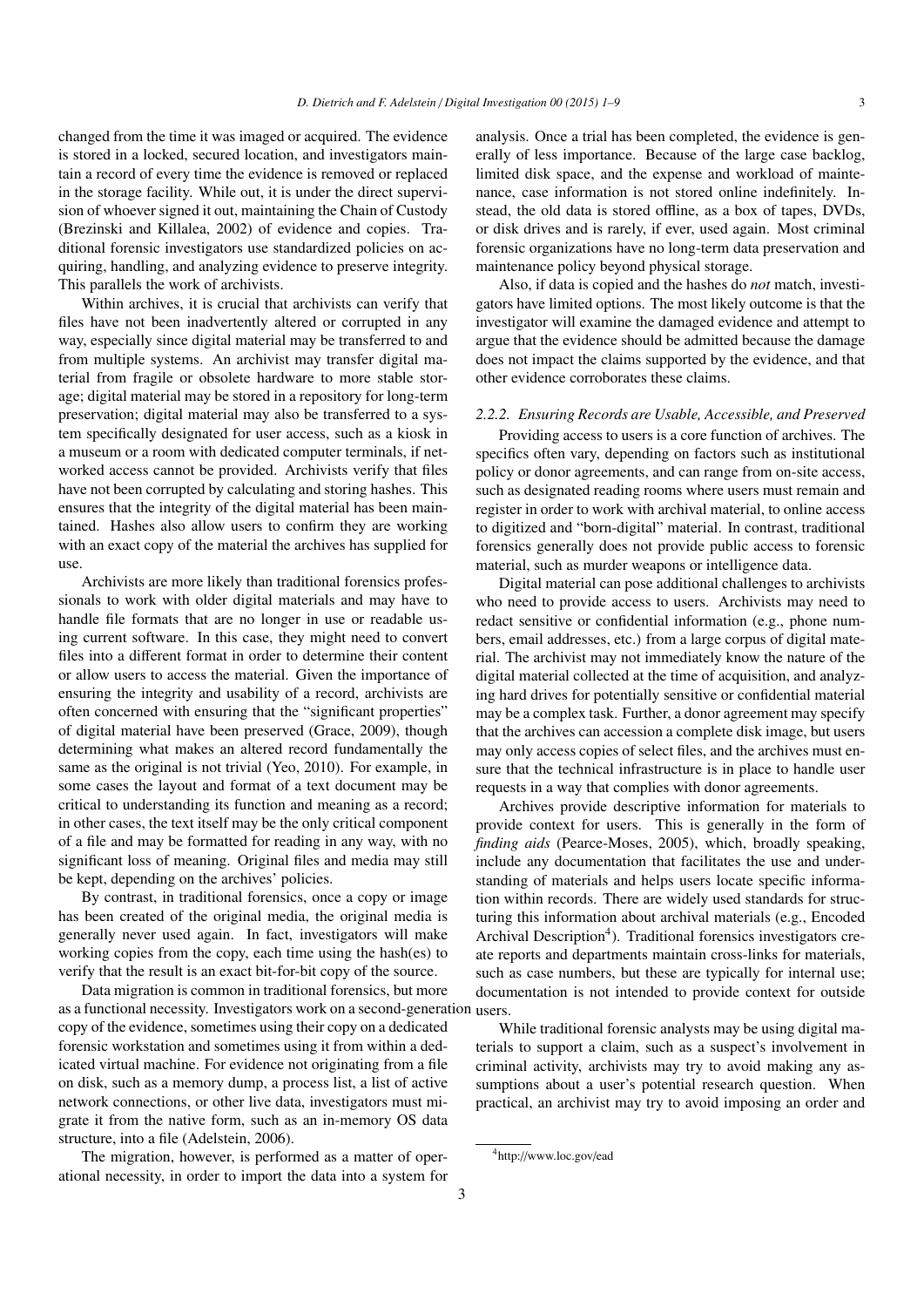minimize their interpretation of archival material, since it is impossible to predict how others may make use of it. For example, one user may be interested in the content of document files found on a famous scientist's hard drive, while another user may be interested in the history and progression of the various file formats found on that same hard drive.

Given this, the description for digital material needs to be structured to preserve as much information about its original state as possible. (This is tied to the archival concept of "original order" (Pearce-Moses, 2005).) There is some traction in the use of Digital Forensics XML (DFXML) (Garfinkel, 2012) to supplement technical metadata for digital materials (Lee et al., 2013) since it captures metadata about the structure and layout of digital media.

Records chosen for inclusion in archives are often chosen because they are of "enduring value" (Pearce-Moses, 2005). Thus, the act of preserving material for the long-term is a key function for archives. Without proper preservation, archival material is inaccessible for users. There is a wide range of ongoing maintenance that digital archivists perform to ensure that all archival material is properly preserved. Many of the same activities that support assurance of digital materials' integrity, authenticity, and usability also support their ongoing long-term preservation. *Fixity checks*—ensuring that files have not been corrupted at the bit level—are just one component of long-term digital preservation. Archival systems need to preserve associated administrative metadata as well.

Additionally, archives often encounter older digital material, on obsolete hardware and storage formats, and need to transfer data to newer storage platforms in order to preserve it. Here too, documentation is important; archivists are aware that there is "no preservation without loss"<sup>5</sup> and that preservation functions, like transferring data from one medium to another, converting to newer formats, or viewing files in emulation, all can effect change that needs to be recorded. The archival community has developed metadata standards for digital objects to support their preservation (i.e., PREMIS<sup>6</sup>).

In traditional forensics, however, the useful lifespan of data is closely tied to the case. Once that has been resolved, the likelihood that the data will be used drops very low. The data will be retained, but typically in an offline, unmaintained storage facility, with no regular fixity checks performed. In the event of an appeal, the investigator will attempt to recover the data from storage.

## *2.3. Archival Science Tools and Techniques*

The archival and digital preservation communities continue to develop tools and strategies to handle complex digital materials, such as the Duke Data Accessioner for migrating data off of  $disks$ ,<sup>7</sup> various utilities for identifying, validating, and extract-

The focus of many of the tools archivists use is to understand the nature of, and properly describe, digital materials so that they can be preserved and others can access them. For older material that may need obsolete software to render properly such as an older or proprietary format—a virtual machine or emulator is one strategy to provide such access.

Traditional forensic analysts often use VMs because it is easy to create new systems that are in a known, clean state, and have a standard set of tools installed. In addition, sometimes key evidence that contained some item of interest, such as an email address or URL, is a data file for a relatively unknown program in an unknown format. VMs provide a repeatable, high fidelity execution environment that limits the risks of running unknown and possibly malicious code. Also, by restoring a VM's state to that of an earlier snapshot, a program can be repeatedly run to see how it uses data or how it attempted to erase data, and what artifacts it leaves behind. In more complicated cases when programs must be reverse engineered, VMs can serve as an ideal platform for an execution and analysis environment.

Virtual machines and emulation were an essential part of the analysis and investigation of the artworks described in the following case study.

## 3. Case Study: New Media Art

In this section, we present the highlights from processing a large collection of complex digital art. We first provide background information on the collection, then describe the overall approach used by the project team, and then present details from three works. A traditional forensic analogy to analyzing and archiving older digital artwork may be a case where investigators must re-open a previously-closed case in light of new evidence to find twenty year old digital data.

<sup>5</sup>http://www.slate.com/articles/arts/culturebox/2013/07/how will

historians of the future run ms word 97 how can we save it for.single.html <sup>6</sup>http://www.loc.gov/standards/premis

ing metadata from files, such as FITS, <sup>8</sup> fido, <sup>9</sup> and DROID.<sup>10</sup> Of note here is BitCurator (Lee et al., 2013; Lee and Woods, 2014), an environment that adapts computer forensics utilities to meet the needs of those working in archives, libraries, and museums, staying mindful of those who may not be experts in computer forensics techniques. This environment includes multiple tools for report generation; imaging and analyzing media, such as Guymager, dcfldd, cdrdao, libewf, afflib, and bulk extractor; generating DFXML, including fiwalk; file system forensics using The Sleuth Kit; and other utilities for antivirus, reading Outlook PST files, and HFSViewer for older Macintosh-formatted material. Ongoing development is focused on creating an environment that facilitates access to digital materials. In addition to freely available tools, archivists do also draw from commercial software, including free tools, such as FTK Imager, and non-free tools, such as EnCase.

<sup>8</sup>http://fitstool.org

<sup>9</sup>http://openpreservation.org/technology/products/fido/

<sup>10</sup>http://digitalpreservation. github.io/droid/

<sup>7</sup>http://dataaccessioner.org/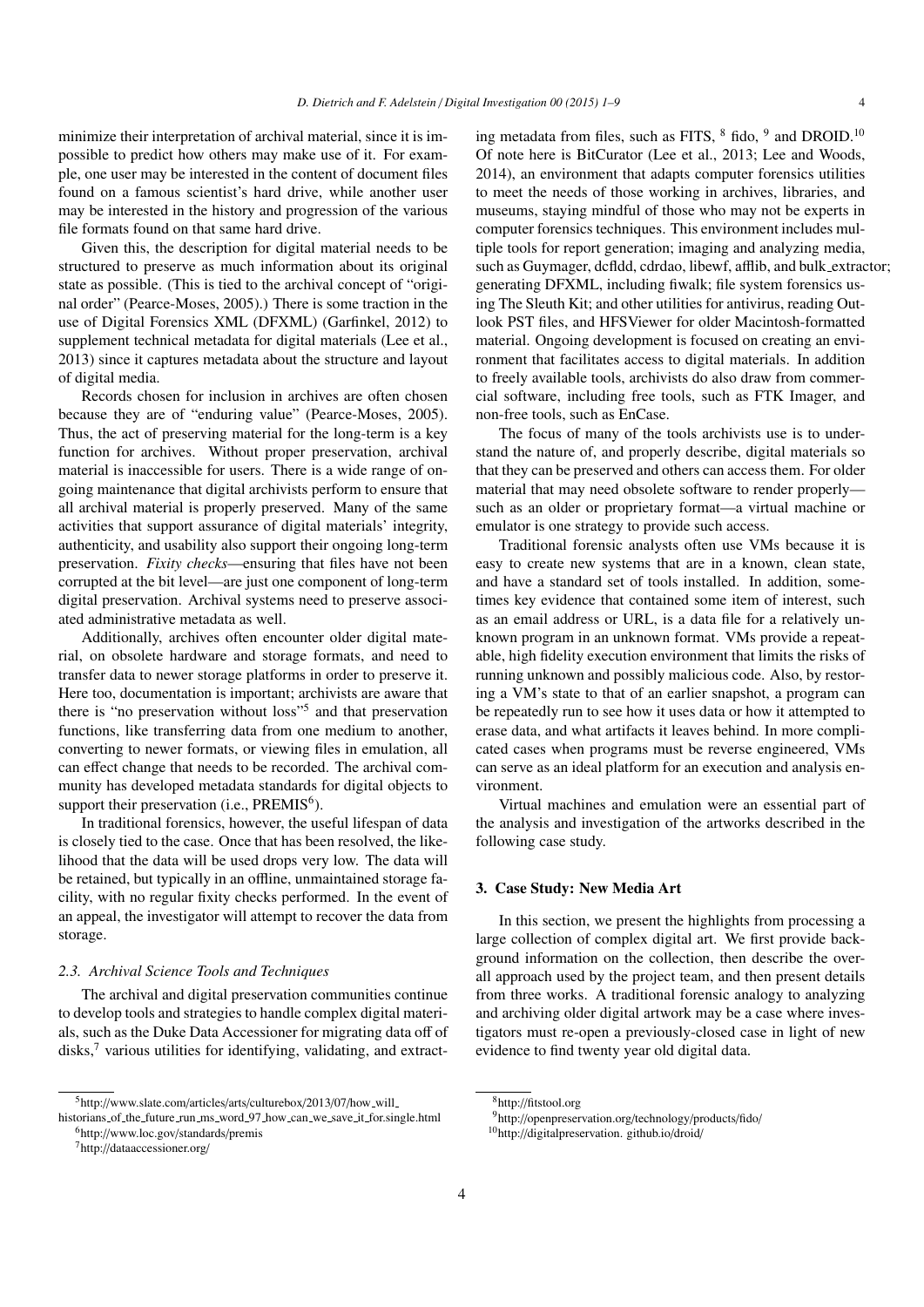## *3.1. Background*

The term "new media art" describes artwork created using so-called new media (i.e., a medium not previously used by artists at the time it was created), and includes "digital art, computer graphics, computer animation, visual art, Internet art, interactive art, [and] video games. . . ".<sup>11</sup> Various archives and cultural heritage organizations have a stake in preserving and restoring this culturally significant material, which poses distinct challenges that differ from artwork in more traditional formats. Perhaps the most high-profile institution involved in the preservation and analysis of new media art is the Museum of Modern Art and its curation of a video game collection.<sup>12</sup> Another organization, Rhizome, helps fund artists working in new media art and hosts the ArtBase,<sup>13</sup> a collection of over two thousand new media artworks; the Transmediale CDROM Art Archive<sup>14</sup> includes a collection of several hundred new media artworks on optical media.

The Rose Goldsen Archive of New Media Art includes a collection of over 12,000 titles in video art, born-digital, complex interactive artworks on CD-ROM and DVD-ROM, Internet art, digital imagery, and research materials created from the mid 1960s to the present. This collection is currently housed within the archives of the Division of Rare and Manuscript Collections within Cornell University Library.

In 2012, Cornell University Library received a grant from the National Endowment for the Humanities (Casad, 2013) to develop a scalable preservation and access framework for a test bed of approximately three hundred artworks in the Rose Goldsen Archive of New Media Art. During that time, the project team has made extensive use of computer forensics tools to support the technical analysis of these artworks. The following section describes the overall approach of the project team in meeting its objectives to preserve this material and provision for its future access so that this rich history can be preserved for future scholars.

# *3.2. Overall Approach*

Since the works in the test bed were primarily housed on fragile media with a limited lifespan—including retail quality CD-Rs burned more than a decade ago—one of the primary tasks was to preserve the content of the discs by making an exact copy of the information contained on them by making disk images. Since the project team anticipated issues reading the discs (given their age), they wanted to note any errors during the imaging process in an automated way. They decided that if a disc was partially unreadable, they would capture the best scan that they could (i.e., using the drive and speed that produced the fewest unreadable sectors) and ensure that these processes, along with any notes about errors, were documented in scan logs. While there are numerous utilities for creating disc images, the project team mainly worked with the following.

<sup>13</sup>http://rhizome.org/artbase

Guymager<sup>15</sup> is a Linux utility that creates sector-by-sector copies of discs and produces an information file that includes a list of unreadable sectors, the hardware used to make the image, hashes for the source and image (for verification purposes) and other important administrative metadata.

IsoBuster,<sup>16</sup> which is Windows-based software, can read discs in raw format, which was especially important for analyzing mixed-mode discs (i.e., having both audio and data tracks concurrently). For further reading on working with mixed-mode CD-ROMs, see (Brown, 2012).

The artworks in the test bed collection were typically created for use on personal computers and consist of software, audiovisual files, and web files to create an interactive experience for the user. Since the project team determined that maintaining and supporting legacy hardware was not a reliable or sustainable strategy for providing access to this material, future access will rely on running the artwork on modern systems. While some operating systems do have some support for running legacy programs (i.e., Windows) it too is often not a reliable strategy for providing access for multiple reasons.

First, some works require third-party plugins or additional software to run, and the project team found it was not always possible to install these on modern browsers. Even in cases where installation was possible, they potentially conflicted with newer plugins. Second, the look and feel of operating systems and web browsers has changed dramatically over time, and running a work in a modern system is a different experience than interacting with it on a contemporary system setup.

The project team investigated emulation as a strategy for providing access to the artworks. It is far easier to meet the stated system requirements for an artwork through emulation. Emulation is not, however, a perfect solution: the process of running an artwork through an emulator can introduce slight changes to the experience. Simply transferring the data from its original optical disc format to a disk image changes the overall physicality of a work; that is, a user no longer needs to load a physical disc into a drive on a computer to access it. Moreover, changes in the look and feel of peripheral hardware over time, such as keyboards and mice, can have an effect on a user's overall experience of a work (Hedstrom et al., 2006). For example, many artworks in the Goldsen collection place great emphasis on the physical, embodied experience of the user as he or she engages with an interactive interface. The material object of a computer mouse may be significant in such works as the thing or tool a user must manipulate in order to interact. This aspect of the user's experience may be altered in unintended and potentially detrimental ways when the work is viewed in emulation using a modern hardware setup: a trackpad may retain all the interactive functionality of a classic mouse, for example, but not the important quality of being a handheld object. By the same token, a mouse with a scroll wheel invites interactive gestures from the user that might not have been anticipated, or even possible, at the time of the artwork's creation. Such

<sup>11</sup>http://en.wikipedia.org/wiki/New media art

<sup>12</sup>http://www.moma.org/explore/inside out/2012/11/29/videogames-14-inthe-collection-for-starters/

<sup>14</sup>http://bw-fla.unifreiburg.de/demo-transmediale.html

<sup>15</sup>http://guymager.sourceforge.net/

<sup>16</sup>http://www.isobuster.com/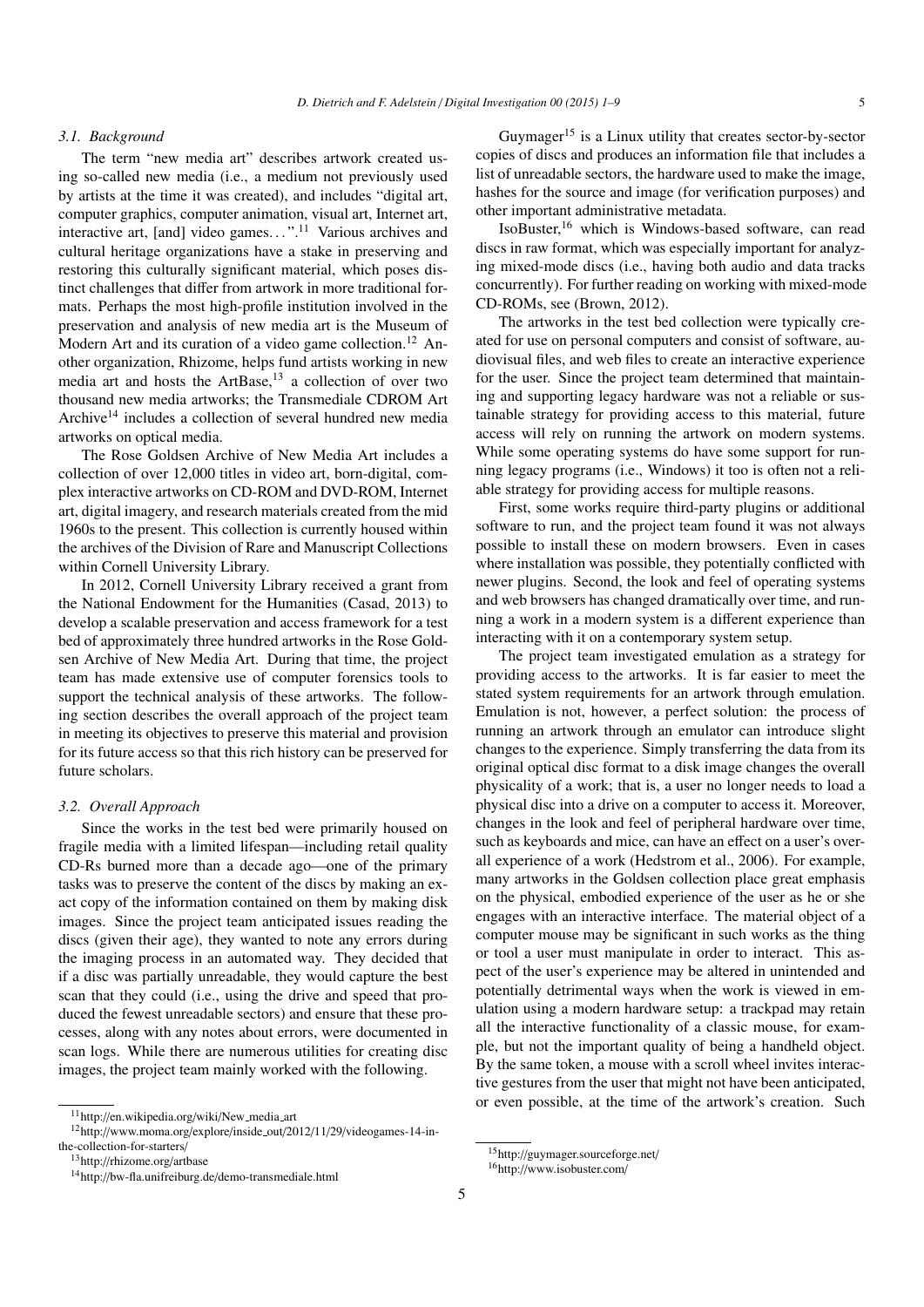changes can significantly reshape the user's overall experience of an artwork.

Without knowing an artist's intent through direct conversation, or having detailed descriptions that can serve as reference points for evaluating the work, it can be difficult to know which emulation rendering infelicities can be tolerated and which negatively affect the work. One of the project team's strategies for dealing with this situation is thorough documentation of all apparent issues with running a work in emulation. For example, the color on a newer LCD monitor may not render a subtle red shade quite as well as a CRT monitor. Screen size, aspect ratio, and resolution are all somewhat different on modern LCD screens. Moreover, even on its slowest setting, a work might cycle through images far faster in emulation than it ever did on the original intended hardware. Whenever possible, the project team has documented strategies for ameliorating negative effects from emulation artifacts such as these.

Further, system requirements for the materials in the collection vary by artwork and can range anywhere from Windows 3.1 through XP and Macintosh System 7 through OSX. Many works were cross-compiled for Windows as well as Macintosh computers, and their documentation often referenced a diversity of system configurations that were capable of viewing the work. Again, without direct conversations or specific reference material, it can be difficult to identify the canonical standard experience to compare against when testing the work in various emulation environments.

It was also important for the project team to provide technical metadata for the artwork. This technical metadata needed to be thorough, yet not so information dense that future users or archivists would be overwhelmed by it. Building from the results of a user survey asking both artists and curators how they envisioned interacting with these materials, the project team determined what metadata was necessary for future users and archivists to successfully interact with and preserve the works. Emulation seemed like a viable access strategy, but nonetheless, it was especially important to provide descriptions in a general way. Strategies for access, such as emulation, and their supporting technologies are all likely to evolve over time. What emerged as crucial metadata included file system identification, file listings (for each file system), creation and access dates, file size, hashes, and basic file identification.

Some additional file system attributes for discs that included HFS partitions, like the size of the resource fork, creator, and type, were also included. Once the project team identified the desired set of metadata elements, they then determined what utilities were needed to gather all of the information. The project team was adamant that no single tool should drive the decision about what to include or exclude in the metadata, and carefully reviewed the capabilities and limitations of a number of utilities. Through this review, the team discovered, for example, fiwalk cannot produce metadata for HFS formatted discs. By using a custom script and a range of tools—including The Sleuth Kit suite of utilities, hfsutils, and others—the project team was able to generate various outputs to feed into another script that would structure the information in valid DFXML, a well-known standard in the community.

#### *3.3. Investigation of Specific Works*

The following section provides three examples of analysis done on select artworks from the collection, focusing on the challenges and how the project team addressed them.

# *3.3.1. #FFFFFF by Art Jones (2001)*

#FFFFFF is an interactive multimedia collage that explores themes such as race and masculinity in consumer culture. This work presented a curious challenge: there were discrepancies between the artist's intent for the work and the technical capabilities of the disk that contained the work. First, the system requirements stated that the work functioned on either a Windows or Macintosh system, but the disc only had an HFS file system present, meaning it was only Macintosh compatible. During testing, the team noticed that the work occasionally froze when running on an emulated Macintosh system—which consisted of a Mac OS 9 installation running within SheepShaver<sup>17</sup>—so they wanted to test it an emulated Windows system.

In order to do this, the project team needed to create an ISO-9660<sup>18</sup> formatted disk image from the files contained on the original HFS-formatted disc. Once this derivative disk image was made, it was loaded into an emulated Windows system, which was a Windows 2000 installation running within QEMU.<sup>19</sup> Once the emulated system was running with the artwork loaded, the project team noticed that Shockwave 7 was required to view the work. The version included on the original media was for Shockwave's web installer; the final steps of that installation launched a web browser to download the remaining files from a website that no longer exists. The project team found the original full installer for Shockwave 7 (on a software repository online) that contained all of the files needed to complete the installation (and did not require fetching additional files from the web). They included this version of the installer on the new ISO-9660-formatted disk image created for Windows access to the artwork.

While authenticity is a key concern for archivists, in considering this artwork, it can be argued that the work's "authenticity" may best be understood in terms of fidelity to an artist's vision. The project team inferred the artist's intent through the work's documentation and began drafting interview protocols for further investigative conversations with the works' creators. While, in this instance, they will preserve the original disk image that represents the exact digital material on the physical CD-ROM the artist produced, they will also preserve the derived disk image with the alternate file system and replacement Shockwave 7 installer that allows a user to interact with the work in a Windows environment.

# *3.3.2. Beyond Manzanar by Tamiko Thiel and Zara Houhsmand (2002)*

Beyond Manzanar uses 3D-rendering browser plugins to create an experience that places the user in an interactive, im-

<sup>17</sup>http://www.cebix.net/sheepshaver

<sup>18</sup>http://en.wikipedia.org/wiki/ISO 9660

<sup>19</sup>http://www.qemu.org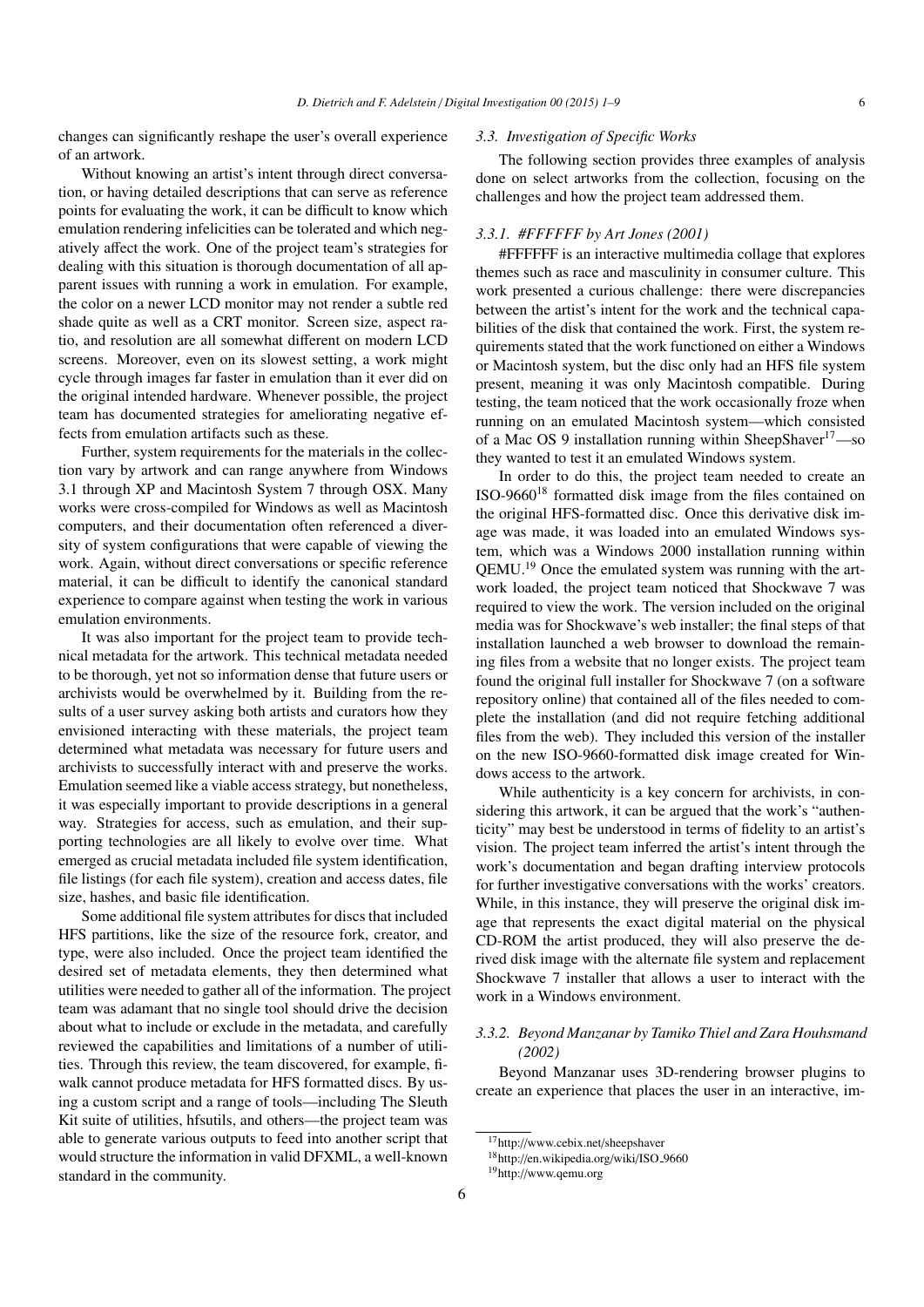

Figure 1. Left: a reference image from the artist's website. Middle: Image from work in emulation. Right: Showing image transparency and drop shadow.

mersive environment set against the backdrop of the Japanese-American internment camp at Manzanar. This work provides a compelling case for using emulation to access a work that is meant to be viewed entirely within a web browser and consists of file formats still in use today, such as HTML and JPG, GIF, and PNG image formats. Often "browser-based" works, such as this one, require third-party plugins that can no longer reliably work on a modern system. In the case of Beyond Manzanar, the work included virtual reality components that the artist stated could only render properly using Blaxxun Contact VRML Browser (also included on the disc). The project team found that this work functioned best in a virtual machine running an older version of Windows. The project team tested VirtualBox with a Windows 2000 installation for this artwork.

After that, the main challenge for this was providing an experience that matched the artist's vision. The artist originally intended the work to be installed in a room with images projected on three walls to provide a fully immersive experience for the viewer; additionally, the work's stated system requirements indicated that a powerful graphics card was key. Since the project team could not provision for the original intended environment, they consulted the artist's website and looked at reference images to determine how closely they could approximate the artist's original vision, running a virtual machine with Windows 2000.

Once the project team configured the VRML browser to the artist's exact specifications, they noticed a significant improvement in quality and rendering of the work. For example, the rendering of textures improved. However, they also noticed that in some cases, the graphics in the emulated system were simply nowhere near the quality of those on the artist's website. Specifically, the text overlays on several images in the local version were fuzzy while the artist's version was not. By investigating and finding the exact PNG files contained on the disk image, the project team noticed the archived version included anti-aliased text with drop shadows, where the artist's version did not. The project team ultimately determined that the reference images on the web were fundamentally different than those provided on the Goldsen's copy, and, as such, the apparent reduction in quality was not an artifact of emulation or hardware (see Figure 1). The project team could only support intent with the images in the work, so in this case the image quality could not be improved without further follow-up with the artist.

|     |               | bcadmin@ubuntu:/media/sdb1/datadrive/metadata samples/tech metadata\$ hls -lb0 |  |                                        |  |  |
|-----|---------------|--------------------------------------------------------------------------------|--|----------------------------------------|--|--|
|     | $f$ ????/???? | 1694                                                                           |  | 0 Mar 19 1997 "\t\t\t\t\t\t\t\t\t'     |  |  |
|     | $f$ ????/???? | 1694                                                                           |  | $0$ Mar 19 1997 "\t\t\t\t\t\t\t\t\t\ " |  |  |
| ١f  | ????/????     | 1694                                                                           |  | 0 Mar 19 1997 "\t\t\t\t\t\t\t\ \t"     |  |  |
|     | 7777/7777     | 1694                                                                           |  | 0 Mar 19 1997 "\t\t\t\t\t\t\t\ \ "     |  |  |
|     | ????/????     | 1694                                                                           |  | 0 Mar 19 1997 "\t\t\t\t\t\t\ \t\t"     |  |  |
| lf. | ????/????     | 1694                                                                           |  | 0 Mar 19 1997 "\t\t\t\t\t\t\ \t\ "     |  |  |
| lf. | ????/????     | 1694                                                                           |  | 0 Mar 19 1997 "\t\t\t\t\t\t\\\ \ \t"   |  |  |
|     | $f$ ????/???? | 1694                                                                           |  | 0 Mar 19 1997 "\t\t\t\t\t\t\\ \ \ "    |  |  |

Figure 2. Portion of the hls listing of "whitespace-named" characters in Just from Cynthia. File names are in the rightmost column.

## *3.3.3. Just from Cynthia, by Albert Sorbelli (2001)*

Just from Cynthia (2001), produced by Albert Sorbelli, is a compilation of artworks from the X/Y exhibition at the Centre Georges Pompidou. Investigating this work prompted the team to consider emulation as a key strategy for the analysis of a work, in addition to a method for providing user access. While reviewing the list of files included on this HFS-formatted disc, it emerged that there were approximately twenty files that appeared to have no name at all. Further investigation—by setting the tool used to list HFS files (hls) to escape special characters—revealed that the mysterious files each had a distinct name consisting of a combination of tabs and spaces, and that the size of each of the data forks was zero bytes (see Figure 2).

The project team had encountered, on other HFS-formatted discs, instances of desktop icons whose sole purpose lay in their screen position, allowing them to function like a context cue for users. In a file listing, these files often appeared out of order but their names often revealed their purpose. In this case, without any obvious file names, the project team decided to view the work in emulation to determine what might be happening, because none of the disk image analysis tools could confirm a full explanation.

Once the project team viewed the work in an emulated Macintosh system—running an installation of Mac OS 8 within Basilisk  $II^{20}$ —it was clear that these were indeed icon files, arranged in a large mosaic graphic that became visible when viewing the contents of the work in a Finder Window (see Figure 3). The many filenames that consisted of whitespace characters appeared as a solid block of color in the larger mosaic (see Figure 4). Though they added to the interactive experience of the work, it became clear that the files were more of a decorative element within the work, rather than critical to its functioning within the operating system. Since the existence of these files in the DFXML metadata may be confusing, the project team has documented their investigation to provide the context necessary so that the purpose of these files is clear. These annotations may inform future archivists trying to understand digital artwork such as this.

## 4. Conclusion

In each of the cases presented, bitwise fidelity (integrity) could be seen to be at odds with the artists' intent: the project

<sup>20</sup>http://www.cebix.net/basiliskii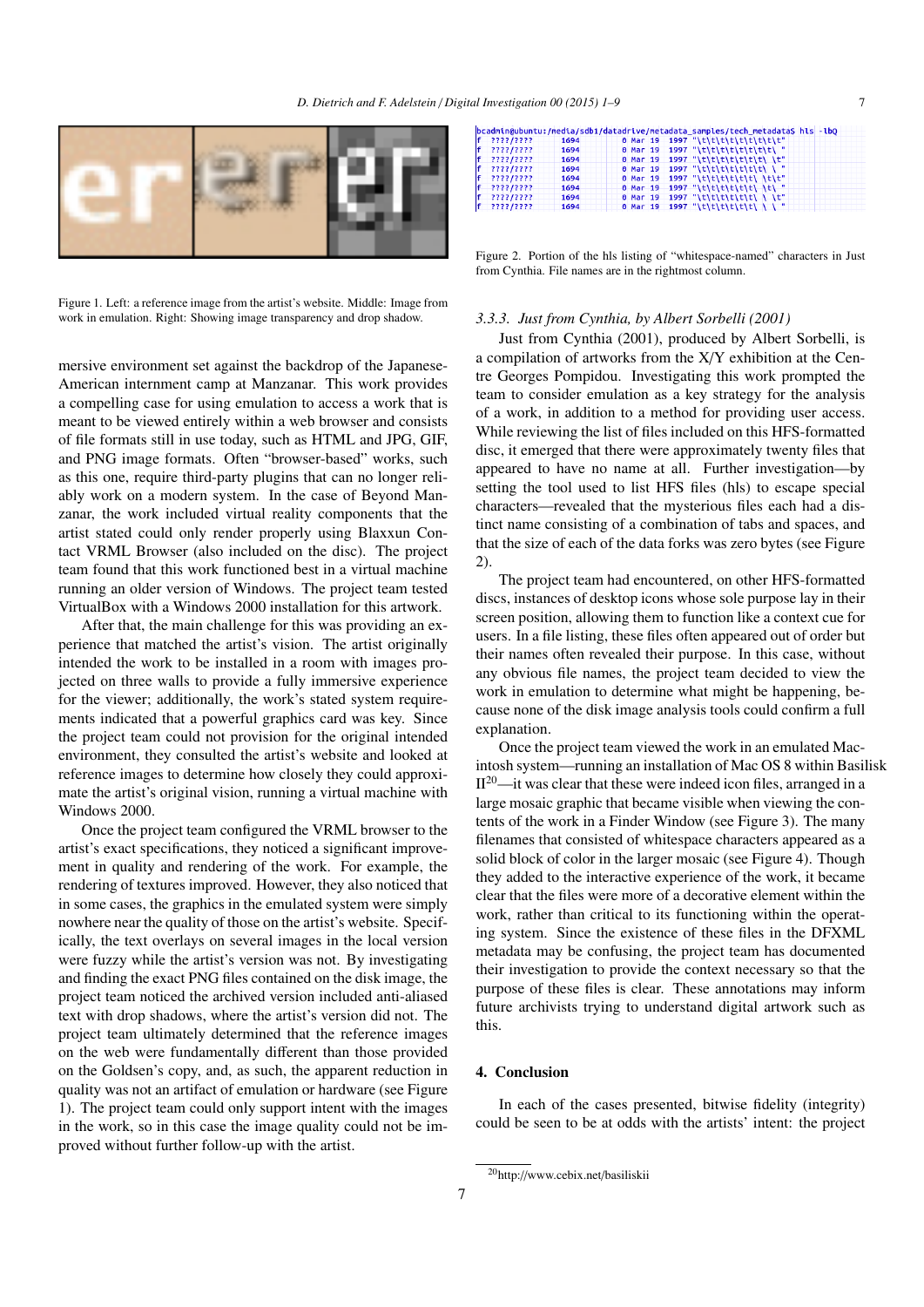

Figure 3. Graphical mosaic of icon files in *Just from Cynthia*.



Figure 4. Graphical mosaic with one moved icon file and file info display screen for same icon file.

team had to analyze an anomaly (i.e., obsolete plugin installers, embedded Windows executable files on a Macintosh-formatted disc, discrepancies in quality of image files, icon files with confusing filenames) and determine how the discrepancy affected the work and what implications this had for preservation and description. While the goals of the project team differed from those of a traditional forensic investigator, similar tools and methodologies were used. The three works presented in this paper are highlights of the discoveries found within the test bed of the Goldsen collection discs. The project team reviewed all works in the test bed and performed detailed analysis and investigation of approximately twenty to thirty key works.

#### *4.1. Future Directions*

Given the amount of older material that archives encounter with their mission to provide access to materials, the community continues to investigate whether emulation is a viable strategy for preservation of access. There is current research on various emulation access options, including the development of Emulation as a Service (Von Suchodoletz et al., 2013; Valizada et al., 2013), which aims to provide the technological framework to serve up emulated systems. For digital artwork, where the context (e.g., an older operating system) can be critical to an authentic experience of a work, this line of research is especially of interest to curators and archivists, including the project team.

Development of best practices for the accession of digital materials is also important to the archival community. For digital artworks, this can include artist interviews that address hardware and software requirements, providing for the preservation of source code, and planning for the ongoing preservation and access of the work. (See the Variable Media Questionnaire,  $2<sup>1</sup>$ for further reading on the topic.) This is also ongoing work for the project team.

# *4.2. Recommendations*

Some archivists may be working in environments where they do not have complete control over their systems, and some tool developers from the digital preservation community have structured their tools accordingly (i.e., the AVPreserve tool Fix $ity^{22}$  does not require elevated or administrator privileges in Windows or MacOS; BitCurator can also be run in a virtual machine for users who cannot have a standalone, dedicated Linux machine). Tool developers should be mindful of the fact that while some users face such limitations, others do not; tools should target a range of expertise, system access, and support but not require a lower level of control.

The project team also found that existing forensics tools needed extensive adaptation to provide the technical information determined critical for all discs. Given the age of the collection, there were a number of CD-ROMs that included HFS file system data. Since HFS file systems are not supported by

<sup>21</sup>http://variablemediaquestionnaire.net/

<sup>22</sup>http://www.avpreserve.com/tools/fixity/